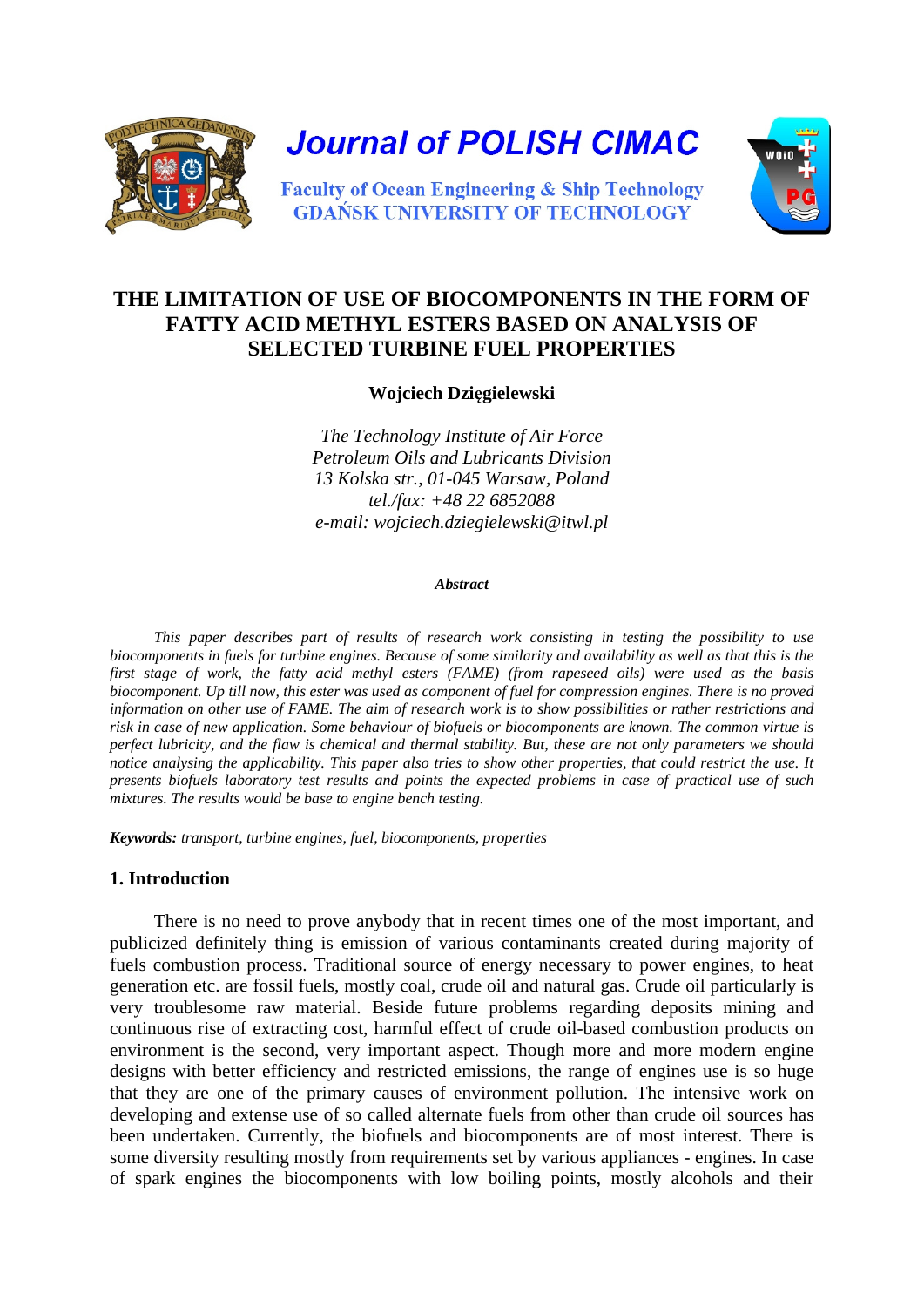derivatives - ethers are in use. In case of compression ingnition (CI) engines mostly fatty acid esters are employed. It is also possible to power CI engines with specially modified ethyl alcohol-based fuel. Also there is one more very large group of engines - the turbine ones. They use very large quantities of fuel, so they have much more emissions in relation to piston engines. Moreover, its more difficult to employ equipment for exhaust gases purifying or emissions restricting. It is important to replace oil-based fuel with alternate one that is less harmful to environment, even in the smallest extent. Of course there are also limitations, probably even more important than in case of fuels for piston engine. The primary limitation is engine purpose. The purpose determines engine operation conditions which in turn determine requirements regarding fuel characteristics. Though the rule of operation is similar, requirements regarding aviation engine fuels and fuels used in engines used at less severe conditions are quite different.

This paper covers fragment of the work regarding the possible use of fatty acid methyl esters (FAME) as component of hydrocarbon fuel. Selection of such biocomponent was conditioned by big similarity to base fuel (in the extent of essential physical and chemical properties) as well as availability. There is extended research work on various biocomponents in recent years however, FAME is the best recognized one so far. Besides, there are many manufacturers producing high quality products. This is very important since low quality would cause distortion of the results. Biocomponent was introduced into aviation kerosene (trade name Jet A-1). Intention of such selection was to check the application in as most severe as possible conditions. In such case every other application could be easier to fulfill requirements.

## **2. Description of selected physical and chemical properties**

There are some stereotypes used as base to evaluate biocomponents usefulness. Main reason for their use is lubricity. This parameter is the best known and the most frequently mentioned as biocomponents advantage. Actually, presence of even small FAME amount results in significant decrease of wear of mating elements. But, it should be noted that lubricity is not everything. The second parameter "improving" fuel properties is flash point. After introducing biocomponent of lower volatility into kerosene, the flash point of such biofuel increases resulting in better safety of fuel use. Unfortunately, besides these two advantages we can yet add only one - less harmful effect on environment. Rest of properties doesn't change with biocomponent content or become worse. It is not tantamount to elimination components of vegetable origin. It's important to not to allow to worsen parameters that influence on later use. Parameters that can change after biocomponent introduction are the following:

- + lubricity improvement,
- + flash point increase,
- + lower emission of most of toxic and undesirable exhaust components,
- density change,
- kinematic viscosity increase, and greater vulnerability to temperature lowering,
- freezing point increase,
- − possible acid number increase (particularly in case of poor FAME quality or ageing process starting),
- thermal stability worsening,
- boiling range increase (influence on distillation),
- existent gum content increase.
- sudden decrease of water separation index and water reaction index,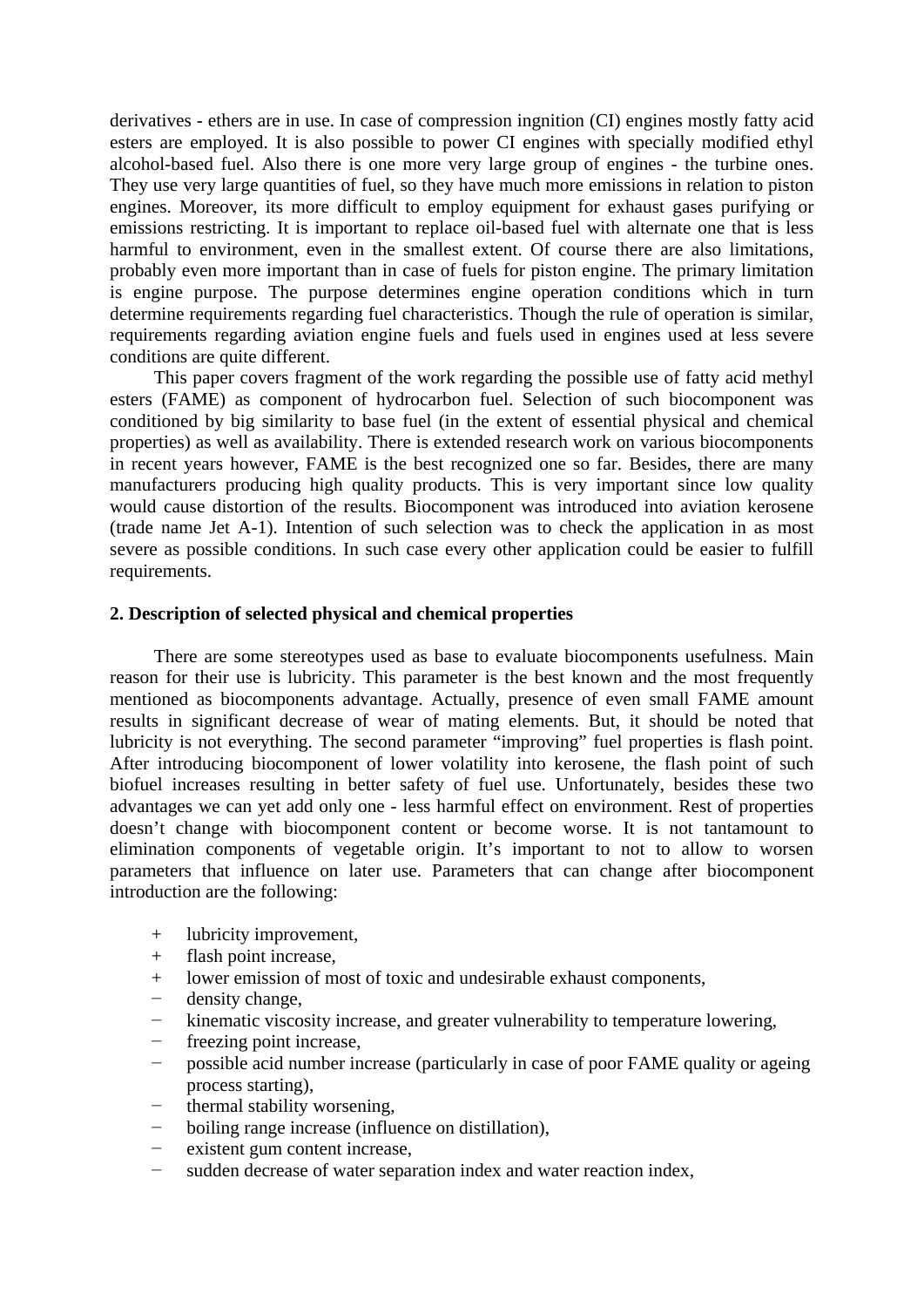- possible corrosivity increase,
- − net heat of combustion decrease,
- − possible water conten increase,
- better conditions for microbial contamination.

Above mentioned are only some - the most important - changes caused by biocomponent presence in hydrocarbon fuel. As mentioned earlier, not all the changes can disqualify biofuel from use. Moreover, not all the mentioned changes can appear together at the same moment. This relates such properties that depend practically on manufacturing process parameters as water content, acid number, corrosivity, sulphur content etc. When components quality is appropriate, the quality and properties of finished biofuel (in above mentionet extent) don't change.

The characteristics of selected parameters regarding potential influence on fuel use in turbine engine are presented below.

#### **3. Thermal stability**

Thermal stability is recognized as fundamental reason for biofuels use restriction, especially in turbine engines. Performed tests confirm such thesis not entirely. Modern biocomponents are more often manufactured using technologies that allow to obtain stable product resistant to elevated temperatures. Antioxidants inserting is additional advantage.

Thermal stability testing in dynamic conditions (JFTOT) was performet according to modified technique consisting in repeated testing without change of fuel, test tube, and filter, until total disqualification of fuel. The results are presented on Fig. 1. From plots of upstream and downstream pressure it can be read that though cycle multiple repetitions there was no pressure increase showing building up of deposits - thermal decomposition products.



Spectra of tube deposits are displayed on fig. 2. It can be seen that coloured deposits were created after every 150-min cycles. Presence of such deposits formally disqualifies the fuel as usable. Test results of fuel with 10 % (*V/V*) biocomponent content showed that it behaves not worse than neat aviation fuel, so it's impossible to explicitly assess fuel applicability basing on this parameter.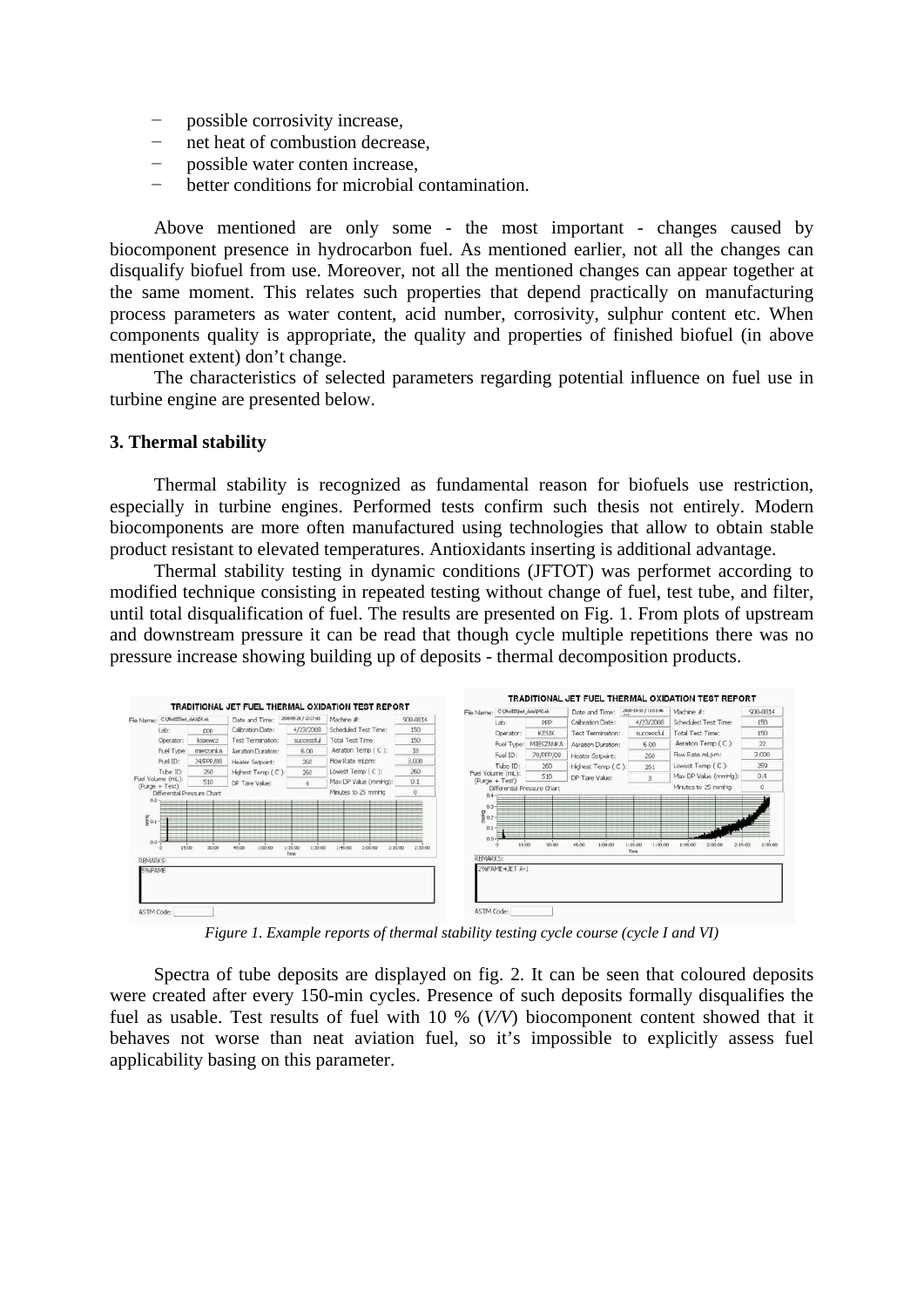

*Rys. 2. Example spectrum of tube deposit rating after thermal stability testing cycle course (cycle I and VI)* 

## **4. Rheological and low temperature properties**

Flaw of biofuels is restricted use connected with effect of low temperatures having much stronger influence on biofuels rheological properties than on hydrocarbon ones. The most evident symptom is internal friction resistance. It has decisive influence on resistance to fuel flow in fuel lines, and on quality of fuel spraying. Preparation of fuel-air mixture has an effect on ignition and combustion process.

Too low viscosity causes at particular injection pressure that fuel atomisation is not complete. Such conditions create small droplets that slow down quickly in thickened air, so the combustion process takes place in the vicinity of injectors. This causes local fuel excess resulting in incomplete combustion.

Too high viscosity also disrupts air-fuel mixture preparation process. It's because of too large fuel droplets that evaporate to slow causing incomplete combustion as well. Unburned fuel can build up on injectors causing injection characteristics change, and on other components of combustion chamber causing change of thermal properties of structural components. Moreover, range of the droplets is prolate causing combustion zone shifting. It can lead to shift flame front to inlet guide zone. This can cause excessive thermal effect on such components of engine. Moreover, too large droplets (coarse mixture) can have bigger range, so they can fall on vanes of inlet guide and on I-stage turbine causing mechanical degradation of their surface. Such phenomenon can, in the long range, lead to impairing external coating strength, and fatigue-based mechanical damages.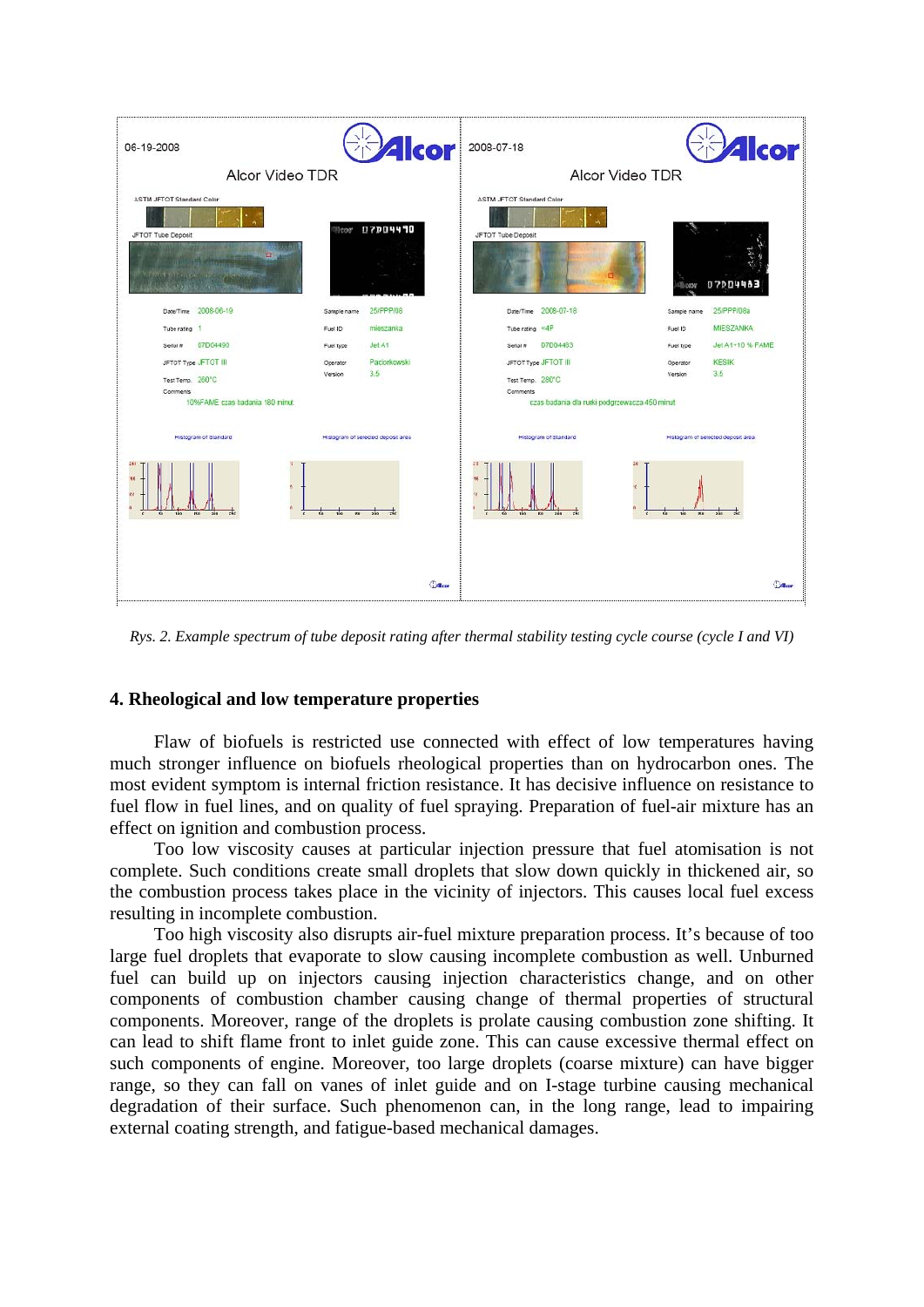Too high viscosity also means pressure increase inside fuel system. This causes excessive forces generation in fuel system, especially in appliances generating high pressures leading to damages and leaking.

Introduction of FAME into traditional aviation turbine fuel means kinematic viscosity raise. So it is possible to meet problems caused by appearance of bigger particles and elevated pressures in supply system. According this we can assume that this parameter can restrict use of biocomponents.

There is another problem regarding kinematic viscosity. Viscosity depends on temperature and pressure, so environment conditions change influence on rheological parameters. Since the changes nature and course depend on substance construction, it is possible that course of viscosity changes can change according to particular mixture components. In case of aviation engine fuels such changes are very important (fig. 3).



*Figure 3. Viscosity change vs. temperature of aviation fuel, FAME and their mixtures* 

Decreasing ambient temperature causes product temperature lowering. At the beginning it causes mostly viscosity and density change, but beyond limit characteristics, the phase transition starts for every substance. The crystallisation starts. Since crystallisation temperature of individual components is different, there is no exact freezing point of the mixture.

Crystals start to appear in liquid phase. Their amount, or rather volume rise with temperature decrease. The fuel becomes cloudy though is still fluid that means it can be used safely. Further temperature decrease, however, leads to fluidity loss. Such situation is unacceptable, because it leads to fuel feeding continuity disturbance at the beginning (mostly due to filter sticking by crystals), and total breaking of fuel flow through the supply system.

In case of use of biocomponent that is vulnerable to low temperatures, there is serious threat and restriction regarding its use. First phase transitions of aviation fuels take place only under temperature of -50 °C, while in case of FAME first signs of crystallisation process beginning are visible at temperature under 0 °C a bit. So the discrepancy is huge. This can significantly restrict use of biocomponent in fuel.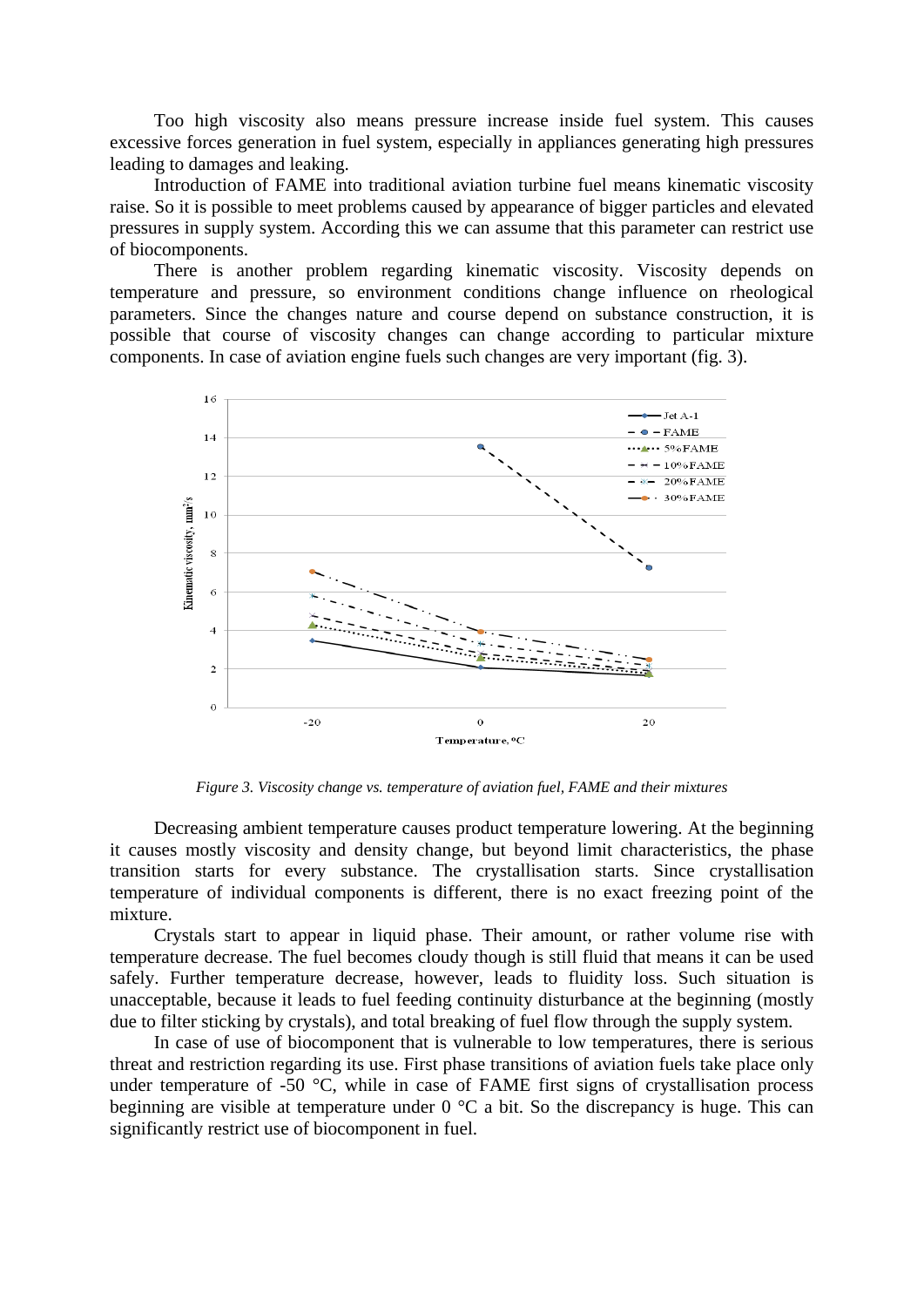### **5. Water separation tendency during filtration process**

Hindered filtration at low temperatures due to filtration materials sticking can be intensified by water presence. In case of traditional turbine fuels, water presence is restricted using coalescence-separation filters during fuelling. Basic property used during use of these appliances is surface tension. Since the surface tension of fuel and water is different, the fuel passes through the filter gauze covered with surface-active material (i.e. polytetraflouoroethylene - PTFE), and small water droplets are trapped on filter gauze, and then they combine together, and flow to sediment trap as bigger drops. The FAME disturbs coalescence process, so the water removal is not sufficient. Such phenomenon is not connected with surface tension since its values for petroleum fuel and FAME are similar (accordingly 25.36 and 28.27). In comparison to surface tension for water (72.75) it shouldn't be a problem. The reason is different. At this stage of testing it can be supposed that FAME particles stick to coalescer surface and block its operation. Such hypothesis needs to be confirmed.

As a consequence of dewatering lack during fuel cooling down, water separation from fuel will take place at first (due to water solubility in fuel reducing with temperature decrease), and then the water can crystallize and can disturb engine fuelling process.

| Pos.           | Property                                   | Biocomponent (FAME) content in |   |                |    |    |
|----------------|--------------------------------------------|--------------------------------|---|----------------|----|----|
|                |                                            | aviation fuel                  |   |                |    |    |
|                |                                            | % $(V/V)$                      |   |                |    |    |
|                |                                            | $\overline{c}$                 |   | 10             | 15 | 20 |
|                | Water reaction:                            |                                |   |                |    |    |
|                | interface rating                           | $\mathcal{D}_{\mathcal{L}}$    | 3 | >3             | >3 |    |
| $\overline{2}$ | Water reaction:                            |                                |   |                |    |    |
|                | interface separation rating                | 3                              | 4 | $\overline{A}$ | >4 |    |
| $\overline{3}$ | Water reaction:                            |                                |   |                |    |    |
|                | water phase volume change, cm <sup>3</sup> |                                |   |                |    |    |
| $\overline{4}$ | Water separation index                     | 39                             |   |                |    |    |

*Tab. 1. Effect of biocomponent on properties connected with ability to fuel dewatering at coalescers* 

## **6. Tendency to microbial contamination**

In some cases, especially at positive temperatures, presence of small water content doesn't constitute problem for combustion process. In case of non aviation engines, water contained in fuel has, among others, even positive effect on harmful exhaust gases emission. However, it cannot be recognised that fuel dewatering is unnecessary. Every fuel is exposed to microbial contamination in presence of separated water. Due to perfect biodegradability, and hygroscopicity, biocomponents are very prone to microbial growth. Because it's impossible to maintain anhydrous fuel, the only way to prevent such infection is biocides use. However, it should be noted that biocides are mostly chemicals of relatively high aggressiveness, so they can have harmful effect on distribution and storage facilities, and on construction materials of involved engine components as well.